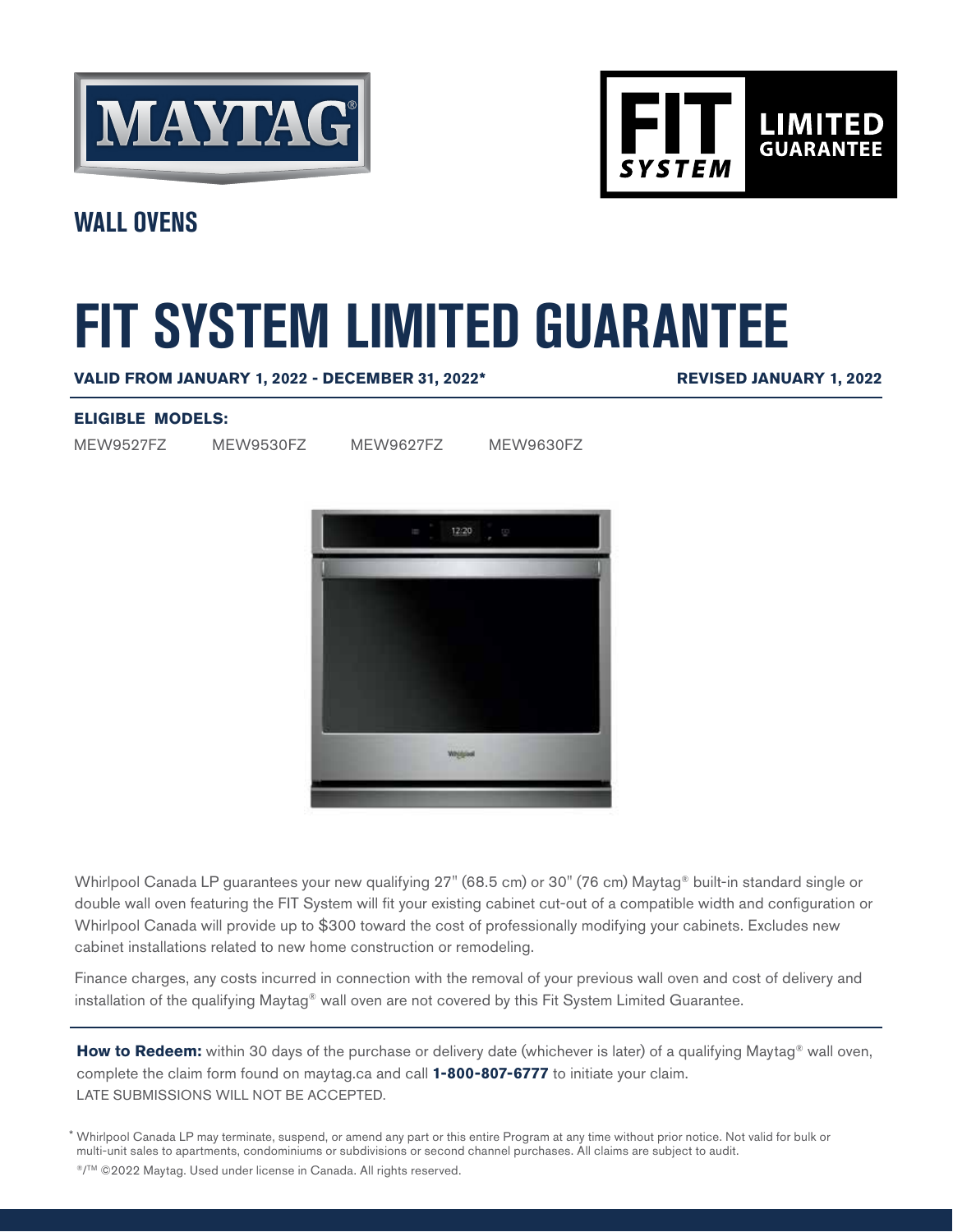

# **FIT SYSTEM LIMITED GUARANTEE**



#### **VALID FROM JANUARY 1, 2022 - DECEMBER 31, 2022\* REVISED JANUARY 1, 2022**

You may obtain a printable copy of this certificate at maytag.ca

Subject to the terms set forth herein, Maytag Brand of Whirlpool Canada LP (hereafter "Maytag") guarantees your new qualifying 27" or 30" (68.58 cm or 76.2 cm) Maytag® built-in standard single or double wall oven wall oven featuring the FIT System will fit your existing cabinet cut-out of a compatible width and configuration or Maytag will provide up to \$300 toward the cost of professionally modifying your cabinet. The FIT System Limited Guarantee covers replacement installations in your existing cabinet and is not valid for new cabinet installations related to new home construction or remodeling. In unusual circumstances, the \$300 maximum allowance may not cover the full cost of fitting your new 27" or 30" (68.58 cm or 76.2 cm) Maytag® built-in wall oven into your existing cabinet; you are solely responsible for all costs that exceed the \$300 maximum cabinet modification allowance. Maytag makes no other guarantees as to the proper fit of your new Maytag® 27" or 30" (68.58 cm or 76.2 cm) built-in wall oven other than as set forth herein.

QUALIFIED MAYTAG BRAND STANDARD SINGLE AND DOUBLE WALL OVEN MODELS :

MEW9527FZ MEW9530FZ MEW9627FZ MEW9630FZ

DISCLAIMER OF IMPLIED WARRANTIES; LIMITATION OF REMEDIES AND EXCLUSION OF INCIDENTAL AND

CONSEQUENTIAL DAMAGES : The FIT System Limited Guarantee applies only to cabinet modification and spatial issues in replacement installations; it does not apply to the major appliance. For product information, see the use and care guide provided by the manufacturer. Your sole and exclusive remedy under this Limited Guarantee shall be the cost of cabinet modification, up to a maximum of \$300. Implied warranties, including warranties of merchantability or fitness for a particular purpose, are limited to one year or the shortest period allowed by law. Maytag shall not be liable for any damage done to your home or property, caused by you or any third party, during installation of the major appliance or cabinet modification. Maytag shall not be liable for incidental or consequential damages. Some provinces do not allow the exclusion or limitation of incidental or consequential damages, or limitations on the duration of implied warranties of merchantability or fitness, so these exclusions or limitations may not apply to you. You may have other rights which vary from province to province.

FOLLOW THESE STEPS TO SUBMIT A FIT SYSTEM LIMITED GUARANTEE CLAIM: Within 30 days of the purchase or delivery date (whichever is later) and prior to cabinet modification, complete the contact, model and purchase information below and call the FIT System Limited Guarantee Service Center at 1-800-807-6777 to initiate your claim.

Within 90 days of the purchase or delivery date (whichever is later), mail the following documents to the address provided by the FIT System Limited Guarantee Service Representative :

- This completed and signed claim form;
- a legible copy of your sales receipt dated between January 1, 2022 and December 31, 2022 and proof of the delivery date, if utilizing the delivery date to calculate the 30/90-day claim periods;
- a photograph of the existing oven model that is being replaced; and
- a dated invoice or receipt from a professional installer or contractor stating the cost to modify your existing cabinet.

Retain a copy of all documents for your records. Allow 8 weeks from the date your claim form is mailed for delivery of claim payment.

Whirlpool Canada LP may terminate, suspend, or amend any part or this entire Program at any time without prior notice. Not valid for bulk or \* multi-unit sales to apartments, condominiums or subdivisions or second channel purchases. All claims are subject to audit.